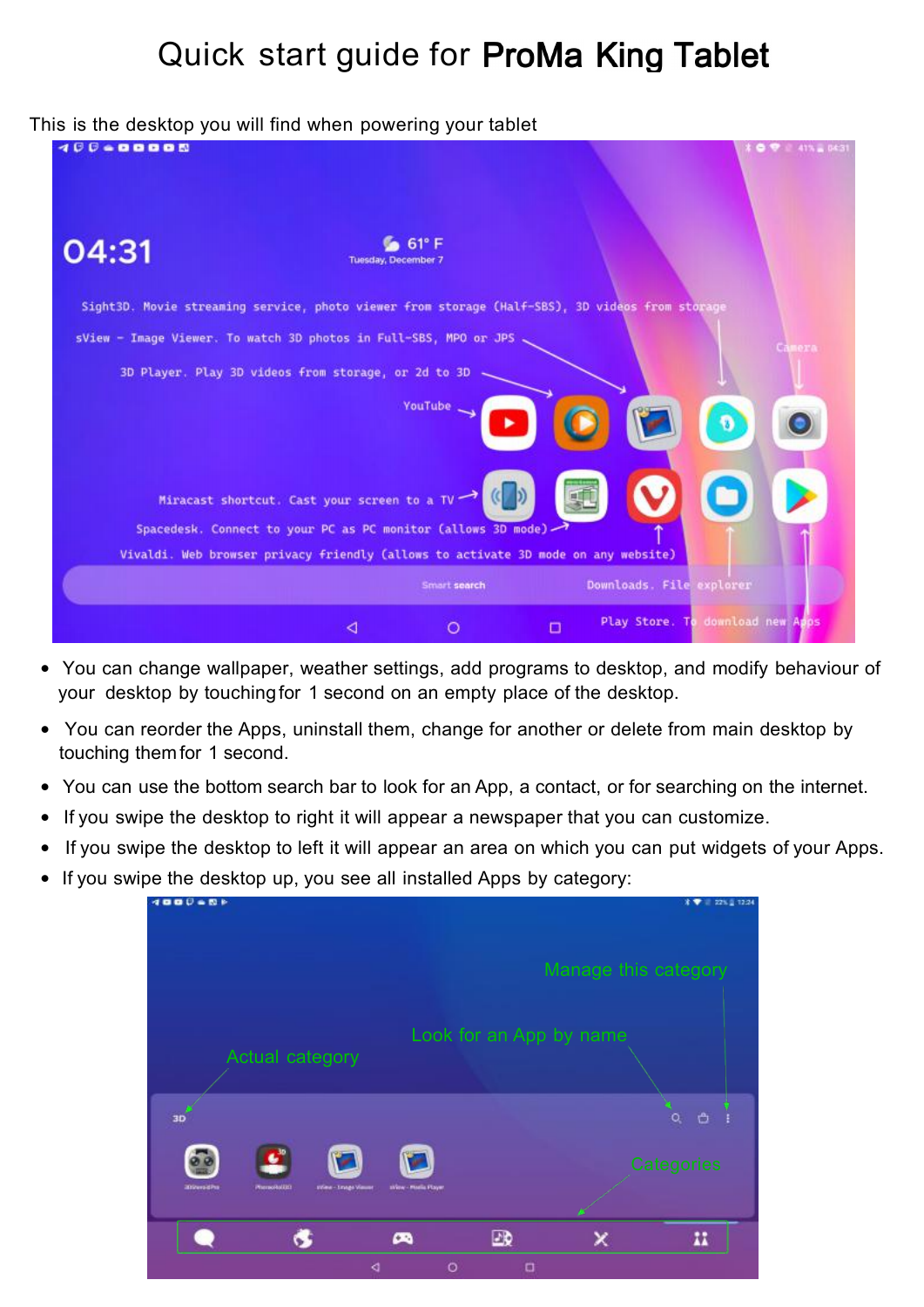Your Apps are automatically organized by categories; but if you don't like an App being on a certain category you can hold yourfingerfor 1 second above that App and move to the category you want. Also you can modify/change your categories by holding yourfinger above any category for 1 second, you can even create new categories (on the above screenshot we have created a category called "3D", so we got together the Apps that use 3D imaging).

To start using 3D on 2d Apps like YouTube, the web browser, or the remote PC monitor, you need to enable the 3D button, to do so go to the **Utilities** category (represented by a pencil and a paintbrush) and open the  $3DFV$  App:



Remember that 3D button will appear on the left side of the screen when opening a supported App (supported 2d Apps: YouTube, Vivaldi and other web browsers, Spacedesk, Android Gallery, Zoom meetings, iQiyi, Baidu video, Youku, WeTV, QQ. SBS 3D content of some Apps may not be available on some regions):



Remember that even if a 2d App is not supported, if you can access to the content through their website, you can also enjoy the 3D content. Example: Twitch App is not supported, but you can

go to [www.twitch.tv](http://www.twitch.tv/) and see anyway 3D streams from Twitch (remember to put the video at full screen before activating the 3D mode).

Note that even in full screen, you can go home simply by touching the button on the frame of your tablet:

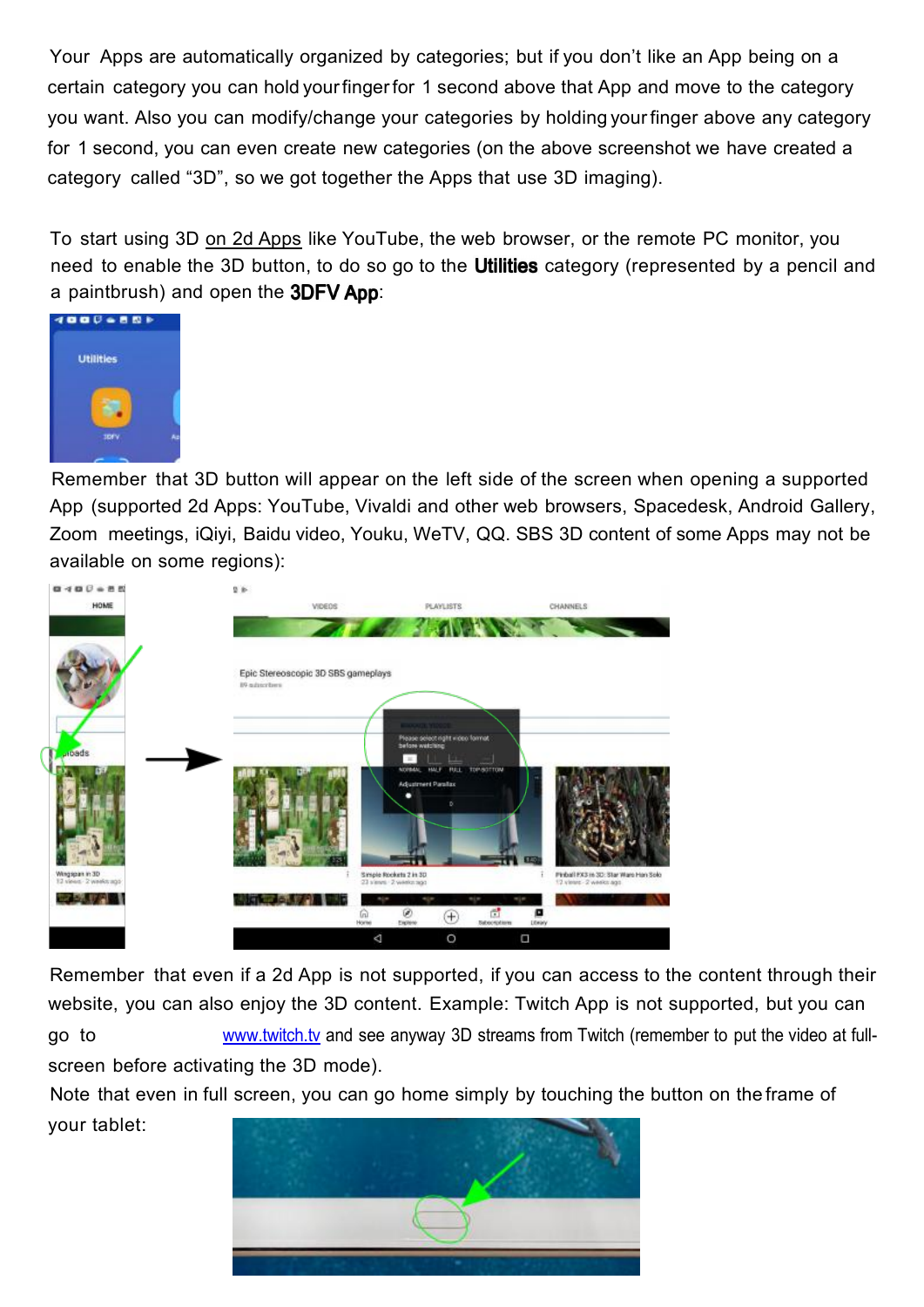This is very convenient so you don't have to swipe to make the Android bar to show up and then push the home button before it disappears again.

But we know that a lot of people will also want to quickly go to previous screen while in full screen. We have included an App for that, though is not activated by default.

• Go to Utilities category and open the Infinity Gestures App:



- The App need and will ask for some Android permissions to work, you should grant it.
- Once permissions granted, you have to enable the service:

| <b>Infinity Gestures</b>              |
|---------------------------------------|
| Handle Leage count: 65<br><b>HELP</b> |
|                                       |
|                                       |
|                                       |

• And then enable left and right edges (or only the side you want) as active areas to detect: **HANDLE PREFERENCES** 

| able bottom edge hand<br>Go to Left or Right handle preferences |  |
|-----------------------------------------------------------------|--|
| Right handle preferences                                        |  |
| Enable right edge handle                                        |  |
| idis preferen                                                   |  |
| Enable left edge handle<br>swridle on the left edge of          |  |
|                                                                 |  |

Set up that side to act as **Back** button:

| <b>Infinity Gestures</b><br>Handle usage count: 65                                                                                                   |      |
|------------------------------------------------------------------------------------------------------------------------------------------------------|------|
| Left handle action                                                                                                                                   | HELP |
| Left handle hold action<br>issie waarde voor de weer                                                                                                 |      |
| Left Safe Area<br>When enabled, left handle will goly cover only 75% of left side so that you can access other<br>app's menu, e.g. Navigation Drawer |      |

Do the same for the other side.

1 with beneather to become collected

• Now, when you're holding your device with both hands, you can go back faster and easily than pushing the back button, no matter if you're using full screen content or not. Simply swipe your finger from the frame of the screen to the screen. An arrow will indicate you activated the gesture:



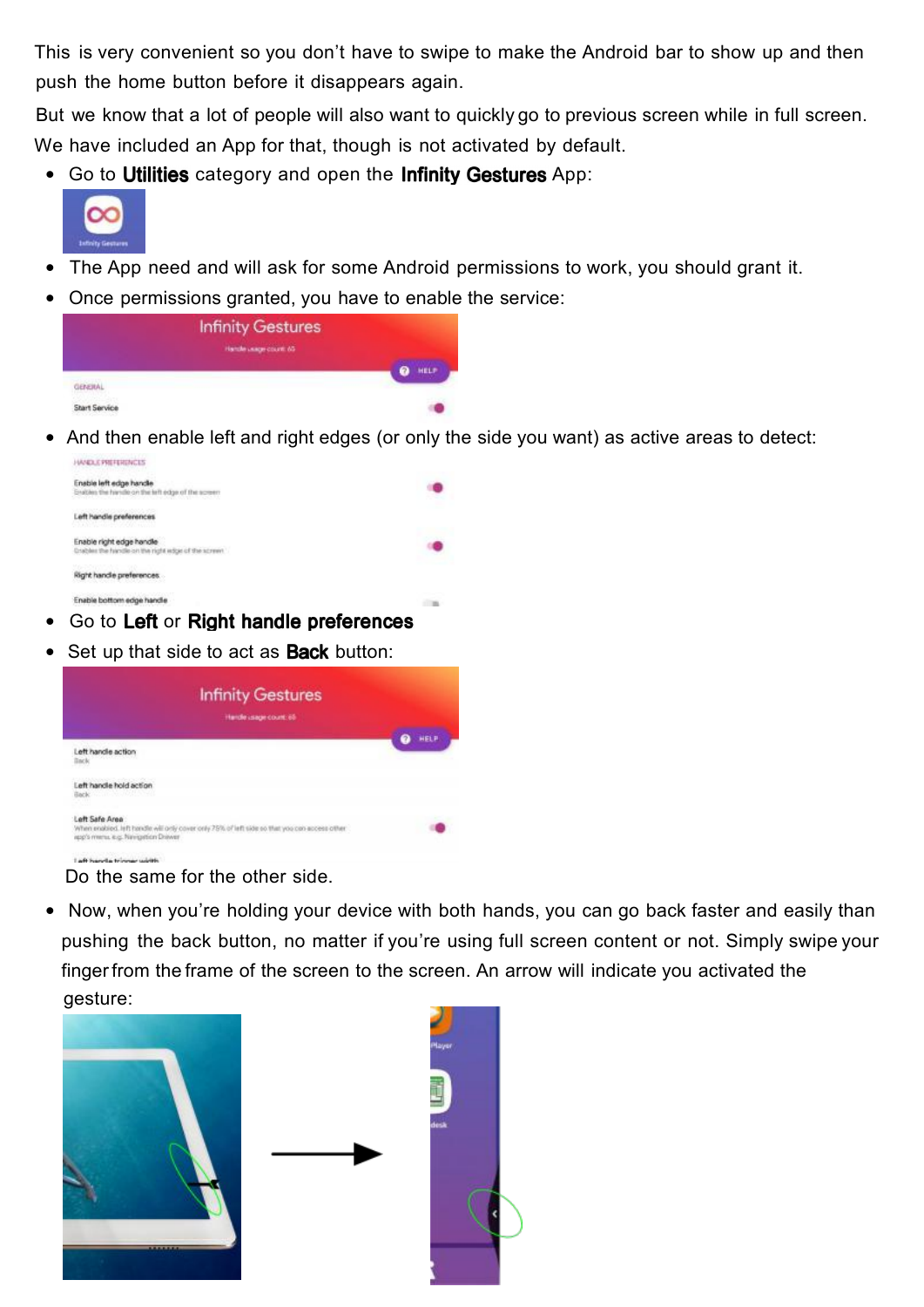## Using the King as PC monitor

To connect to a computer and use the tablet as wireless PC monitor, you have to install a driver on your computer, simply go to https://www.spacedesk.net/ to download the Windows driver.<br>Once installed, you can open the **Spacedesk** App on your tablet, it will automatically detect the computer running with the driver installed, touch the address of the computer (it should start with 192.168…) and you will be connected.

By default your tablet will work as second monitor at the right of your main monitor. For convenience most people will prefer to set up as monitor under the main monitor, instead at the right. Is easy to change that. Go to the desktop of your Windows PC, right click on the desktop and select Display settings:



Then you can move with your mouse the screen number 2 (that represents the tablet) to the position you want:



Now you can move windows to the bottom of your screen and it will appear at the top of your tablet screen. You can use also the keyboard shortcuts to move a window between screens: Shift+Win+left or Shift+Win+right.

## Which App use to open certain 3D formats

- 3D Photos:
	- **o** Full-SBS, interlaced, MPO, JPS and almost any format:
	- **o** Half-SBS (usually screenshots from videos): **Sight3D** (go to Photo section)
- 3D Videos:
	- **o** Half-SBS or Top-Bottom: 3D Player, Sight3D, sView Media player
	- **o** Full-SBS: **sView Media player** (not sView Image viewer), go to menu, **aspect ratio**, and uncheck the bottom checkbox.
	- **o** 2d: **3D Player** (it does 2d to 3D conversion), **Sight3D** (it allows to play in 2d).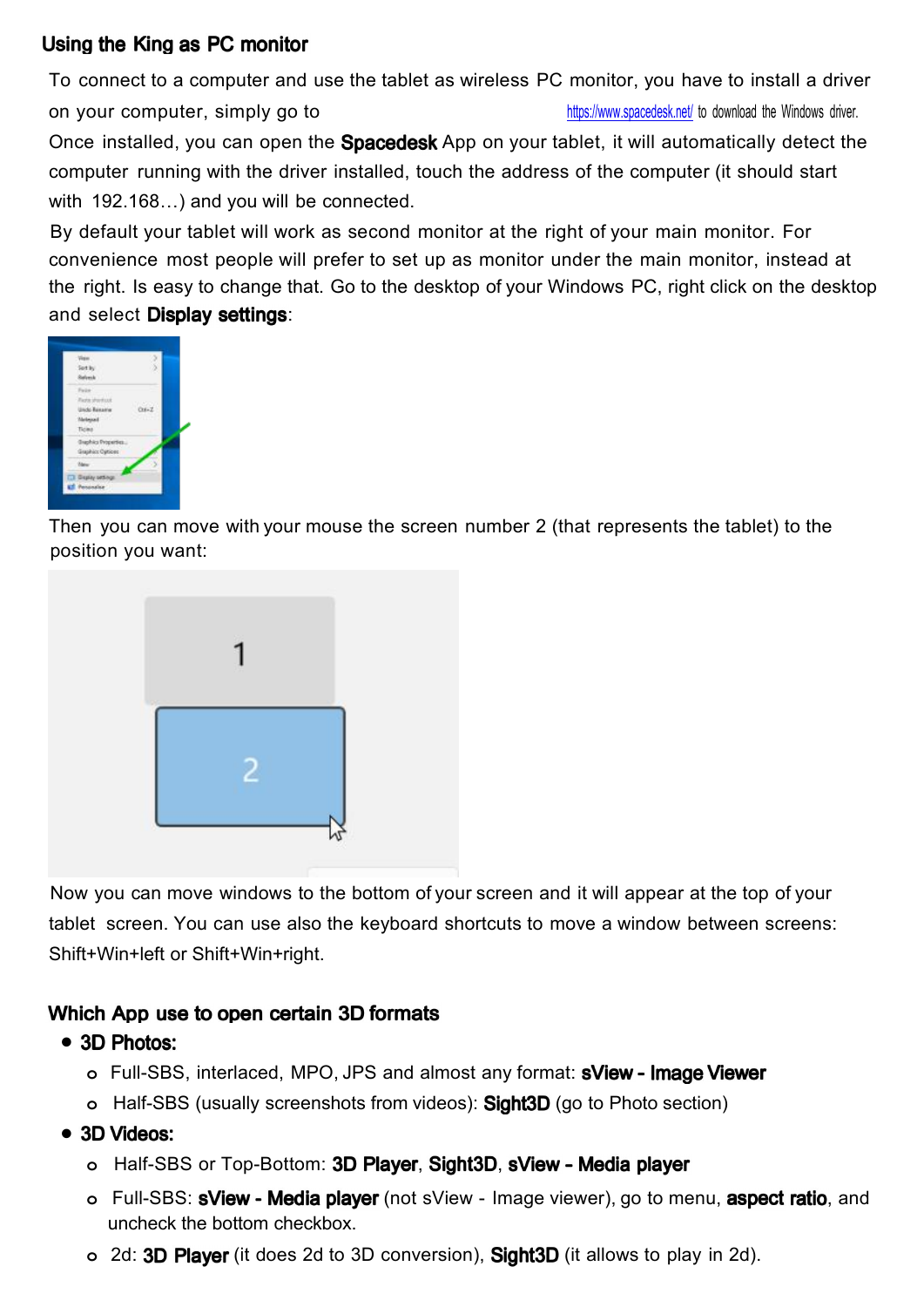### How to use sView correctly

Make sure your sView settings are correct: in Settings Device should be Column Interlaced. Stereo Output should be **Stereo**, and Reverse order should be unchecked.

What happens if a particular image have the 3D inverted? (left eye to the right eye), don't touch the settings, just touch the invert eyes button at top left of the screen:



Then, you can save the inverted status of the image in the metadata, so next time you won't need to invert the image again, simply press the  $\mathbf i$  button at bottom and then the **Save** button:



Explanation of other buttons and functions:



Remember you can use the DX Separation slider to preview how looks 3D with more negative or positive parallax (more pop-outs or more inside the screen). So it can be useful for experimenting with raw images from a 3D camera, and later make properly adjustments on the PC or with 3DSteroid Pro on the tablet itself (App not included).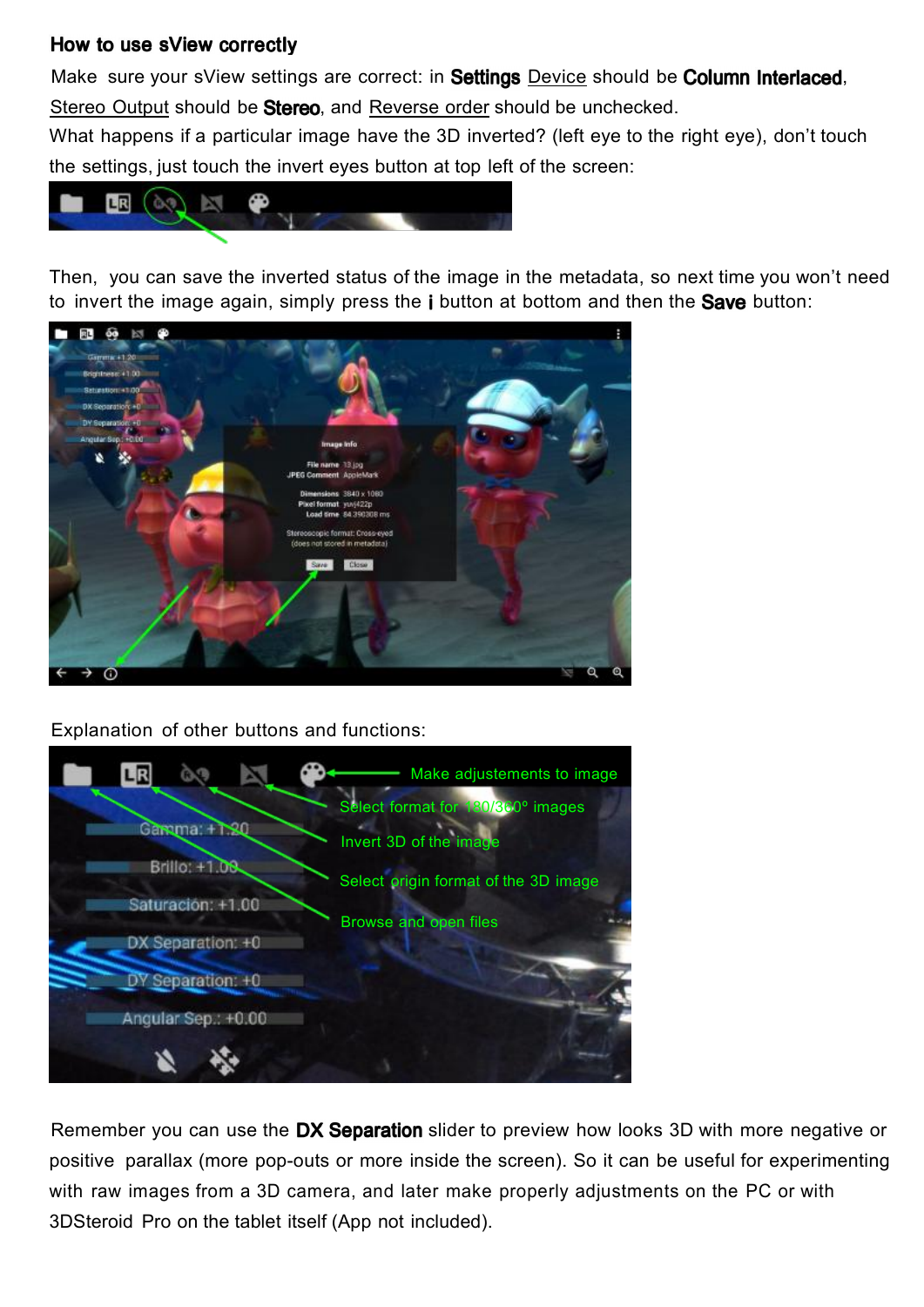## Description of the content of different folders

- 3Dpicture: some Half-SBS images (to open with Sight3D)
- 3Dpictures: a selection of Full-SBS and MPO pictures (to open with **sView**) that showcase the quality of the 3D screen in a variety of photographic conditions, so you can see how crisp look 3D photography, and how bright look 3D photos made in low light conditions. Intended as inspiration for stereographers and 3D photographers, so they can expand their horizons.
- **3DVideo:** some sample 3D videos (to open with any of the included 3D video players).
- **•** pictures and videos taken with the device camera are stored here.
- **Download:** when you download files from any App usually are stored in this folder.
- **Pictures:** when you save or download pictures from Apps they are stored here instead. Also, inside there's a folder with the **Screenshots** you made on the device:
	- **o** If you make an screenshot of a 3D image on the screen, instead to generate an SBS image, it will be stored directly in the column interlaced mode that is showing at the screen, so if you open it at full screen on any 2d App, it will coincede with the columns of the screen and it will show in 3D, no matter the App you're using for watching the image. If you're using sView to view the image you have to change origin format (as explained on the image of previous page) to column interlaced.

### **Device settings**

- **•** You can swipe from the upper frame of the tablet to the screen to open Android Notifications.
- **•** That will show some quick shortcuts:



**o** If you touch the small arrow, you can see more shortcuts and open the **brightness** slider.

- **o** If you touch the small gear icon, you can open the **settings** of the device:
	- **· Network & Internet:** set up Wi-Fi, Wi-Fi HotSpot, or your SIM card operator settings.
	- **Apps & Notifications**: list of Apps and their permissions, change default Apps.
	- **Battery**: Show statistics about battery usage.
	- **Display:** Change screen on time. Optimize image with **MiraVision** (or activate a blue light filter for night use). Change font size.
	- **Sound:** set up Do Not Disturb timetable.
	- **Storage:** Show statistics about used storage, and free up space.
	- **Security & Location: Configure screen lock.**
	- **System**: Change language of the entire system, change date/time.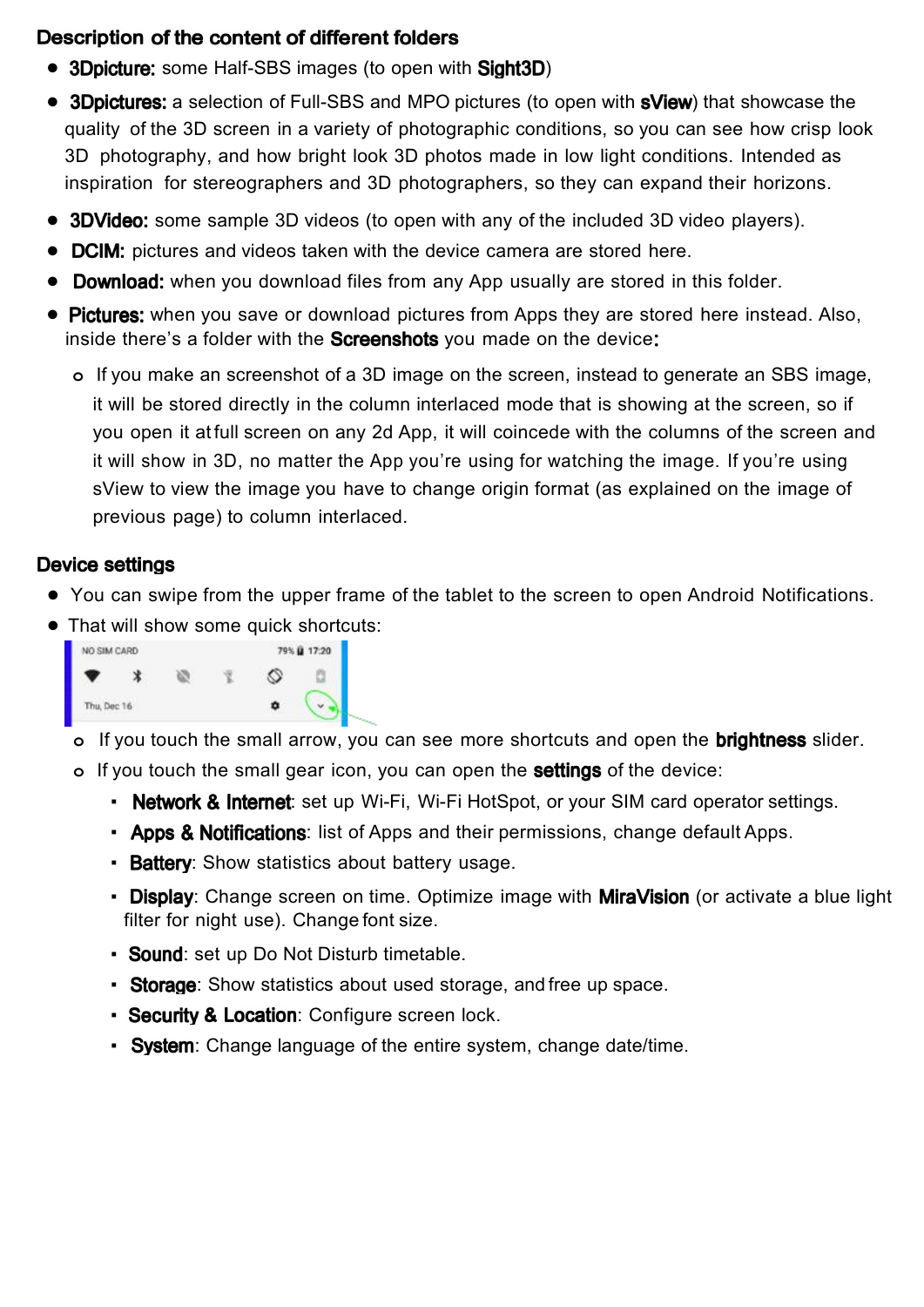#### **How to upload videos and photos to ProMa tablet from computer**

- 1. Connect ProMa tablet to a Windows computer with the USB cord
- 2. Drag any videos and photos you want to the tablet 3DVideo and 3DPicture(s) folder
- 3. After draging the videos and photos to tablet folders successfully, you can open and enjoy them directly in 3D Player, Sview and Sight3D

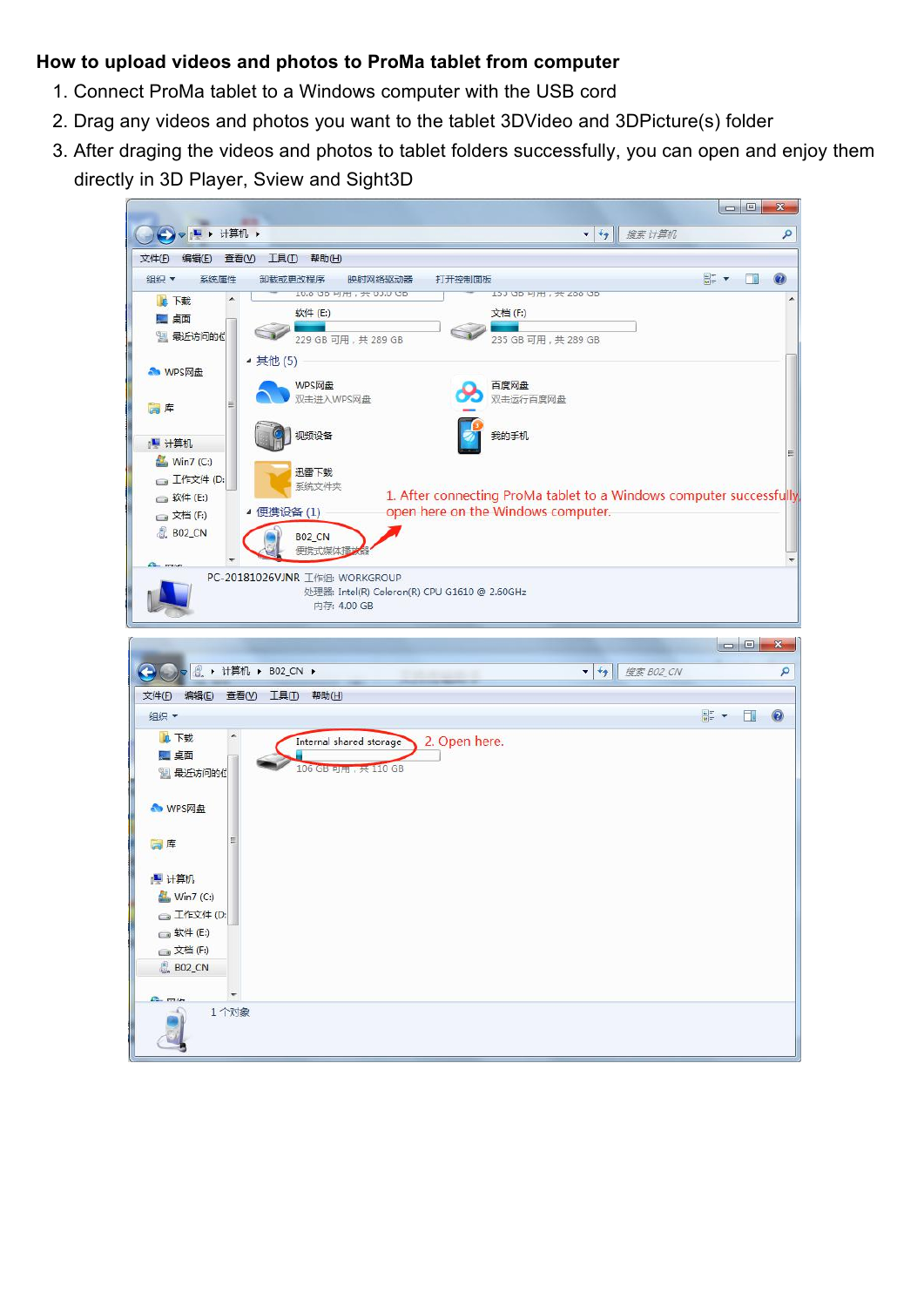

## **How to upload and install local APKs to ProMa tablet from computer**

- 1. Connect ProMa tablet to a Windows computer with the USB cord
- 2. Drag your local APKs to the tablet Download folder
- 3. After putting your local APKs to tablet Download folder successfully, open Downloads APP on tablet and install the APKs you put accordingly

|                                                                                                                                    |                                                                                                                                                                     | $\Box$<br>$\mathbf{x}$                               |
|------------------------------------------------------------------------------------------------------------------------------------|---------------------------------------------------------------------------------------------------------------------------------------------------------------------|------------------------------------------------------|
| $\bigodot$ $\bigtriangledown$ $\bigtriangledown$ $\bigtriangledown$ + $\bigtriangledown$ + $\bigtriangledown$ + $\bigtriangledown$ | $-14$<br>搜索计算机                                                                                                                                                      | Q                                                    |
| 文件(F)<br>编辑(E)                                                                                                                     | 工具①<br>查看(V)<br>帮助(H)                                                                                                                                               |                                                      |
| 系统属性<br>组织 ▼                                                                                                                       | 卸载或更改程序<br>打开控制面板<br>映射网络驱动器                                                                                                                                        | $\frac{1}{M}$ $\frac{1}{M}$ $\frac{1}{M}$<br>$\circ$ |
| <b>Q 下载</b><br>三卓面<br>1 最近访问的付                                                                                                     | 70.0 00 HJH 1 7 00.0 00<br>13J UD HJHJ , # 200 UD<br>软件 (E:)<br>文档 (F:)<br>229 GB 可用,共 289 GB<br>235 GB 可用,共 289 GB                                                 |                                                      |
| <b>A</b> WPS网盘                                                                                                                     | ▲ 其他 (5)<br>WPS网盘<br>百度网盘<br>双击进入WPS网盘<br>双击运行百度网盘                                                                                                                  |                                                      |
| 高库<br>■ 计算机                                                                                                                        | 视频设备<br>我的手机                                                                                                                                                        |                                                      |
| Win7(C)<br><b>二工作文件 (D:</b><br>□ 软件 (E:)<br>□ 文档 (F:)<br><b>BO2_CN</b>                                                             | 迅雷下载<br>系统文件夹<br>1. After connecting ProMa tablet to a Windows computer successfully<br>open here on the Windows computer.<br>▲ 便携设备 (1)<br><b>B02_CN</b><br>便携式媒体播 |                                                      |
| <b>Chairman</b>                                                                                                                    | PC-20181026VJNR 工作组: WORKGROUP<br>处理器: Intel(R) Celeron(R) CPU G1610 @ 2.60GHz<br>内存: 4.00 GB                                                                       |                                                      |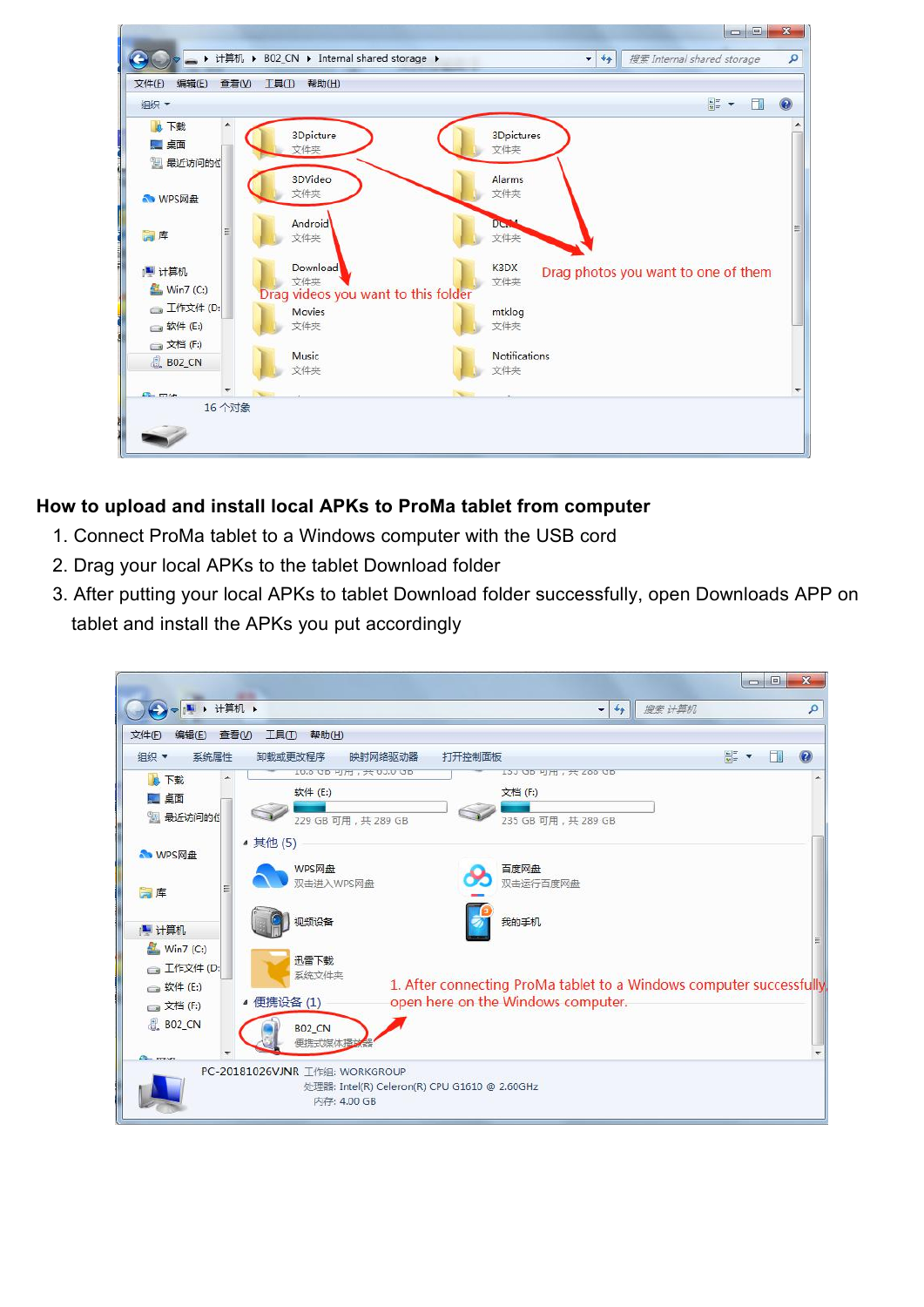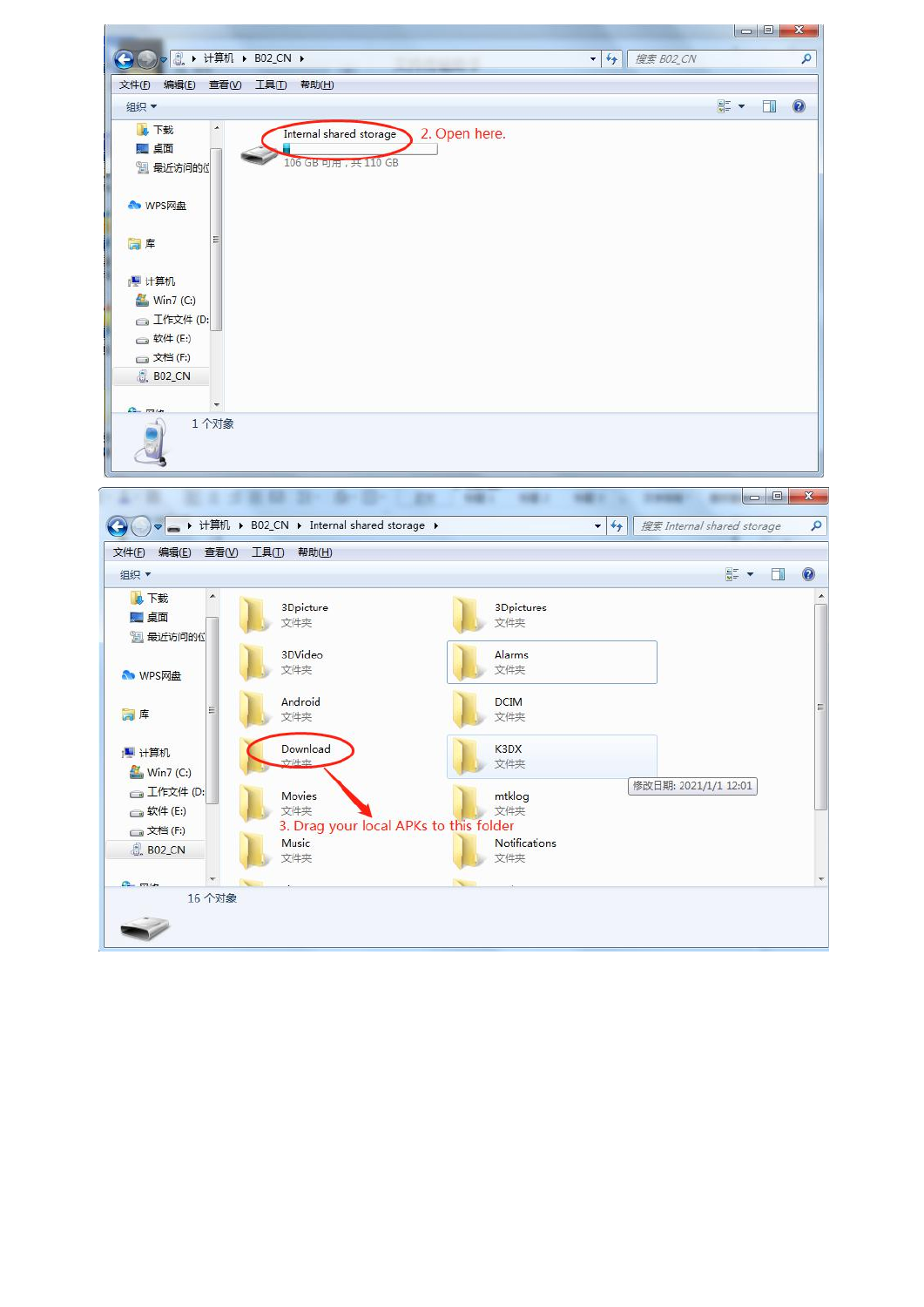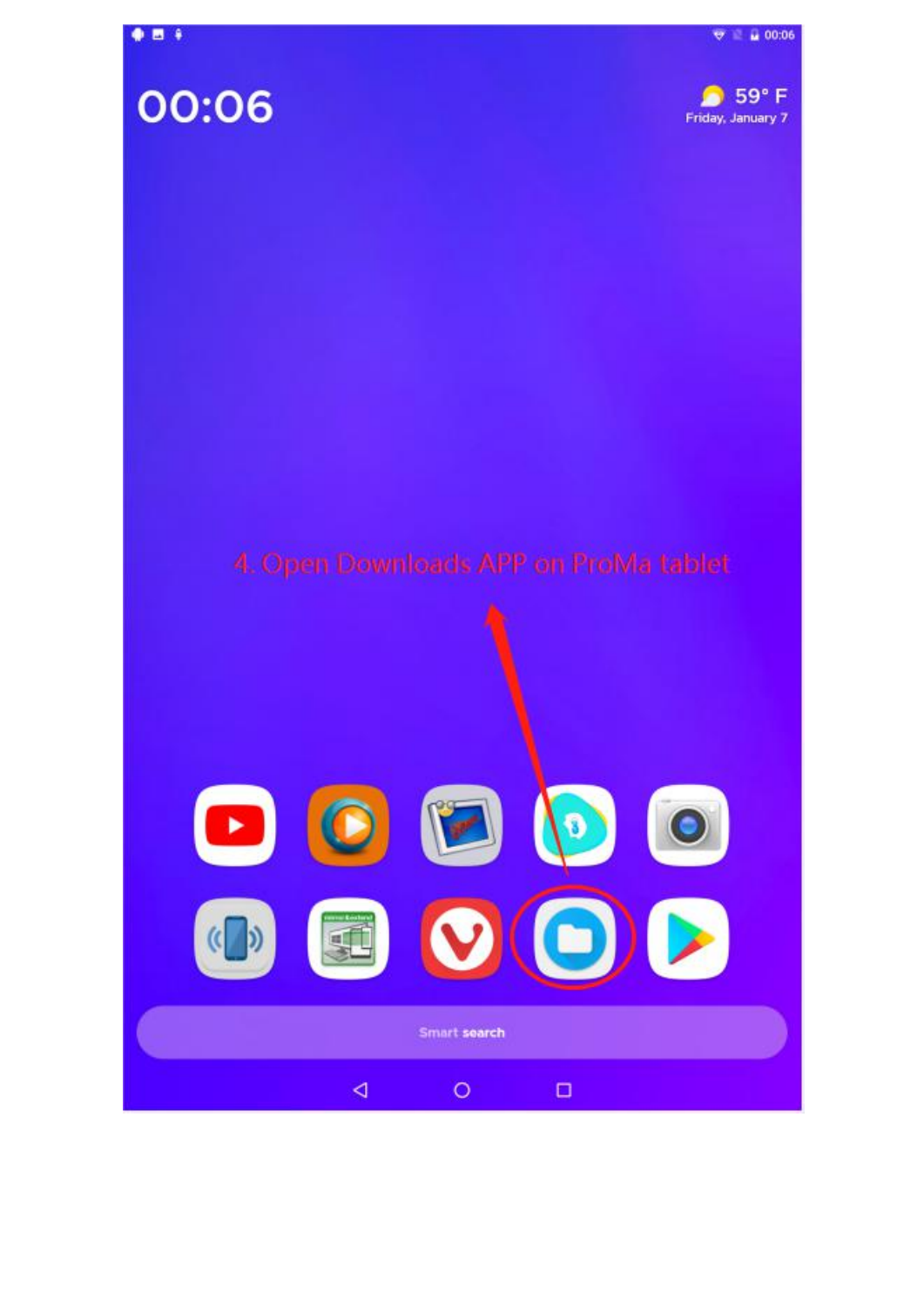